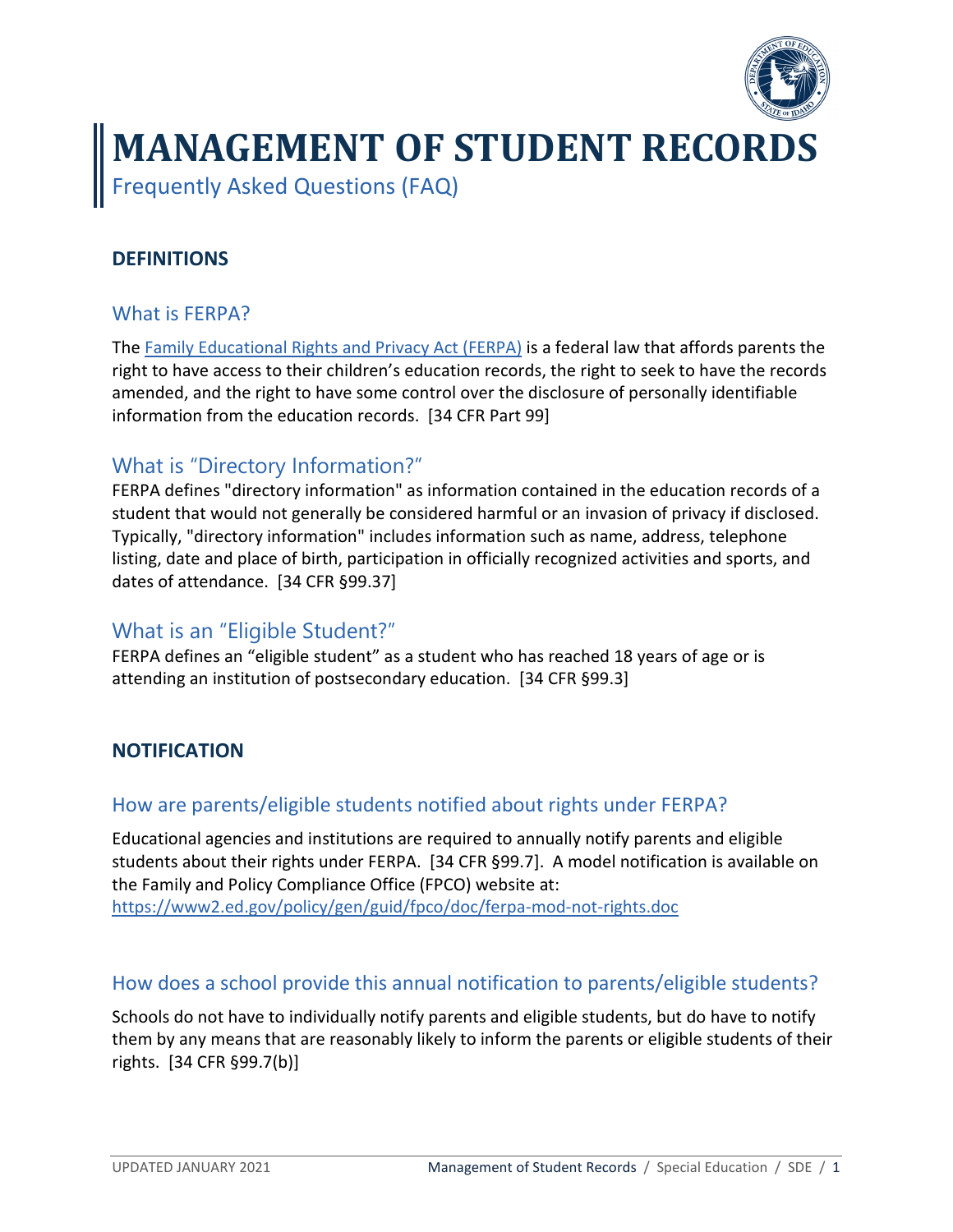# **COLLECTION AND STORAGE**

#### Can records be scanned and stored in lieu of paper copies of records?

Electronic copies are treated as the original as long as those copies adequately capture any handwritten notes and signatures.

#### Are student health records protected under HIPAA?

No. HIPAA Privacy Rule does not apply to primary and secondary schools. A student's health records are defined as education records protected under FERPA when the records are released to, and are maintained by the school. [*In re: Student with a Disability*, 40 IDELR 119 (SEA NM 2003)]. However, HIPAA and FERPA may overlap at higher education institutions.

## **ACCESS TO STUDENT RECORDS**

#### How quickly must a school respond to a request for access to records?

Schools must provide access to records within a reasonable amount of time, and in no case more than forty-five (45) days after the request was made. [34 CFR §99.10(b)]

**IDEA:** *The IDEA states that a school must comply with a request to review records "without unnecessary delay" and before any meeting regarding an IEP, or any hearing, or resolution session, and in no case more than 45 days after the request has been made. [34 CFR §300.613(a)]*

#### Must a school provide copies of student records if requested?

Generally, no. However, if circumstances effectively prevent parents from exercising the right to inspect and review the student's education records, the school must provide a copy of the requested records. [34 CFR §300.613(b)(2)]. The Office for Special Education Programs (OSEP) has provided that persons who live outside of commuting range are effectively prevented from exercising the right to inspect and review. [*Letter to Longest*, 213 IDELR 173 (OSEP 1988)]

*IDEA: The IDEA requires a school to provide copies of the Eligibility Report and related documentation, IEP, and any revised IEP after an amendment. [34 CFR §§ 300.306(a)(2), 300.322(f), & 300.324(a)(6)]*

#### May a school charge a fee for copies of educational records?

Yes. However, the fee for copies must be waived when the charge would effectively prevent the parent from exercising the right to review and inspect the records. [34 CFR §99.11(a)]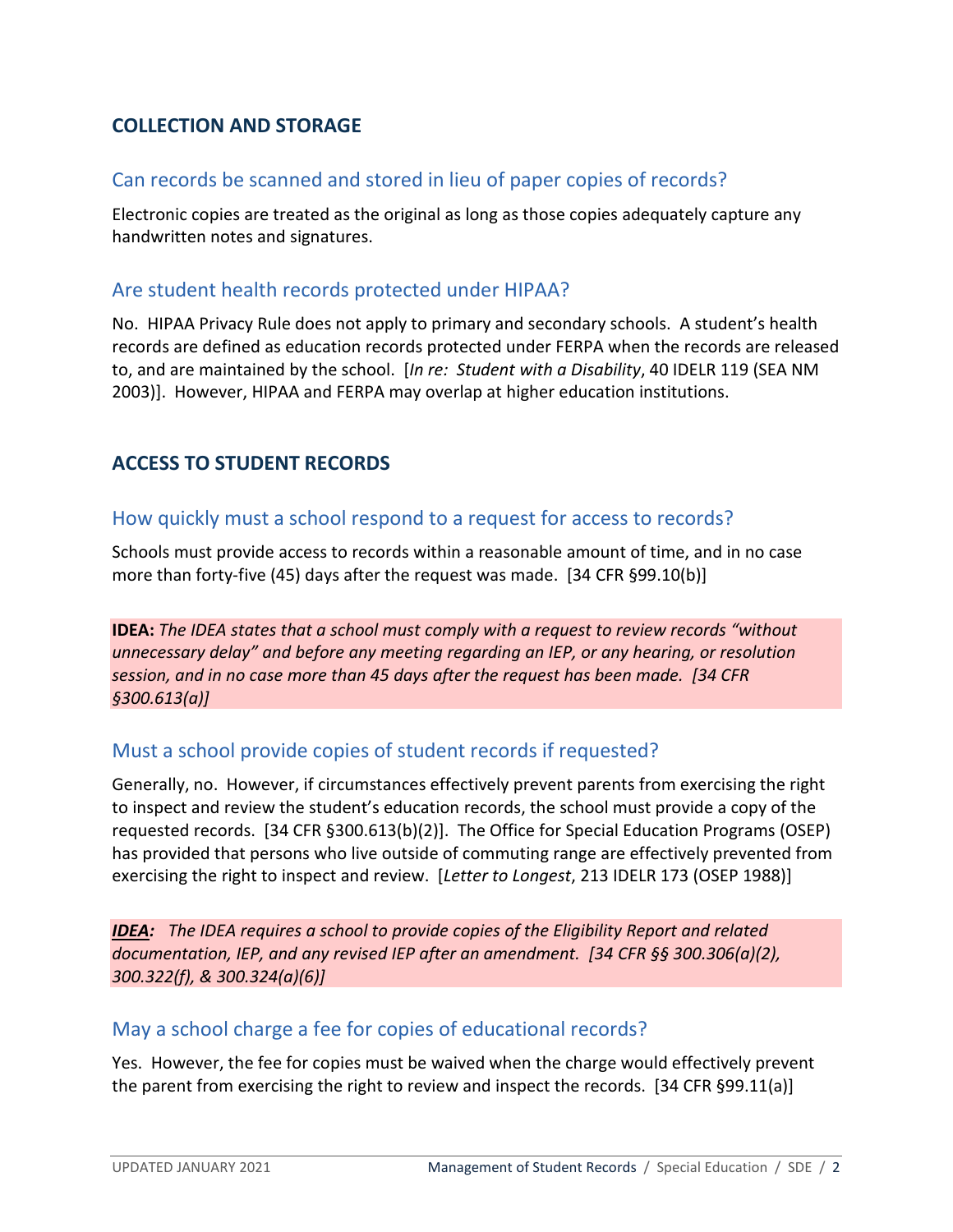# May a school charge a fee to search for or retrieve records?

No. [34 CFR §99.11(b)]

## Can parents/eligible students review and inspect test protocols?

Parents do not have the right to review and inspect documents such as test instruments, test protocols, question booklets, or interpretive materials, which do not contain personally identifiable information relating to their child. [*Pasadena Unified Sch. Dist.*, 114 LRP 49748 (SEA CA 2014); *Montgomery County Pub. Schs.*, 15 FAB 17 (SEA MD 2011); *Letter to Anonymous*, 14 FAB 32 (FPCO 2010); *Letter to Shuster*, 11 FAB 30 (OSEP 2007); *Letter to MacDonald*, 20 IDELR 1159 (OSEP 1993); *Letter to Philbin*, 115 LRP 18883 (FPCO 10/02/97)]

However, test protocols that include personally identifiable information or are co-mingled with education records may be education records within the meaning of the IDEA and FERPA, and, therefore, parents may have the right to inspect and review them. [*Letter to Price*, 57 IDELR 50 (OSEP 2010); *Letter re: Westport Cent. Sch.*, 8 FAB 35 (FPCO 2005); and *Letter to Shuster*, 108 LRP 2302 (OSEP 2007)]

# Does a parent still have rights if the student is a minor and taking classes at a college while still in high school?

If a student is attending a postsecondary institution - at any age - the rights under FERPA have transferred to the student. [34 CFR §99.5(a)(1)]. However, in a situation where a student is enrolled in both a high school and a postsecondary institution, the two schools may exchange information on that student. [34 CFR §99.31(a)(2)]. If the student is under 18, the parents still retain the rights under FERPA at the high school and may inspect and review any records sent by the postsecondary institution to the high school. [34 CFR §99.5(a)(2)]

## Does a parent still have rights if the student is a college student, but still a minor?

The rights under FERPA transfer from the parents to the student once the student turns 18 years old or enters a postsecondary institution at any age. [34 CFR §99.5(a)(1)]. However, although the rights under FERPA have now transferred to the student, a school may disclose information from an "eligible student's" education records to the parents of the student, without the student's consent, if the student is a dependent for tax purposes. Neither the age of the student nor the parent's status as a custodial parent is relevant. If a student is claimed as a dependent by either parent for tax purposes, then either parent may have access under this provision. [34 CFR § 99.31(a)(8)]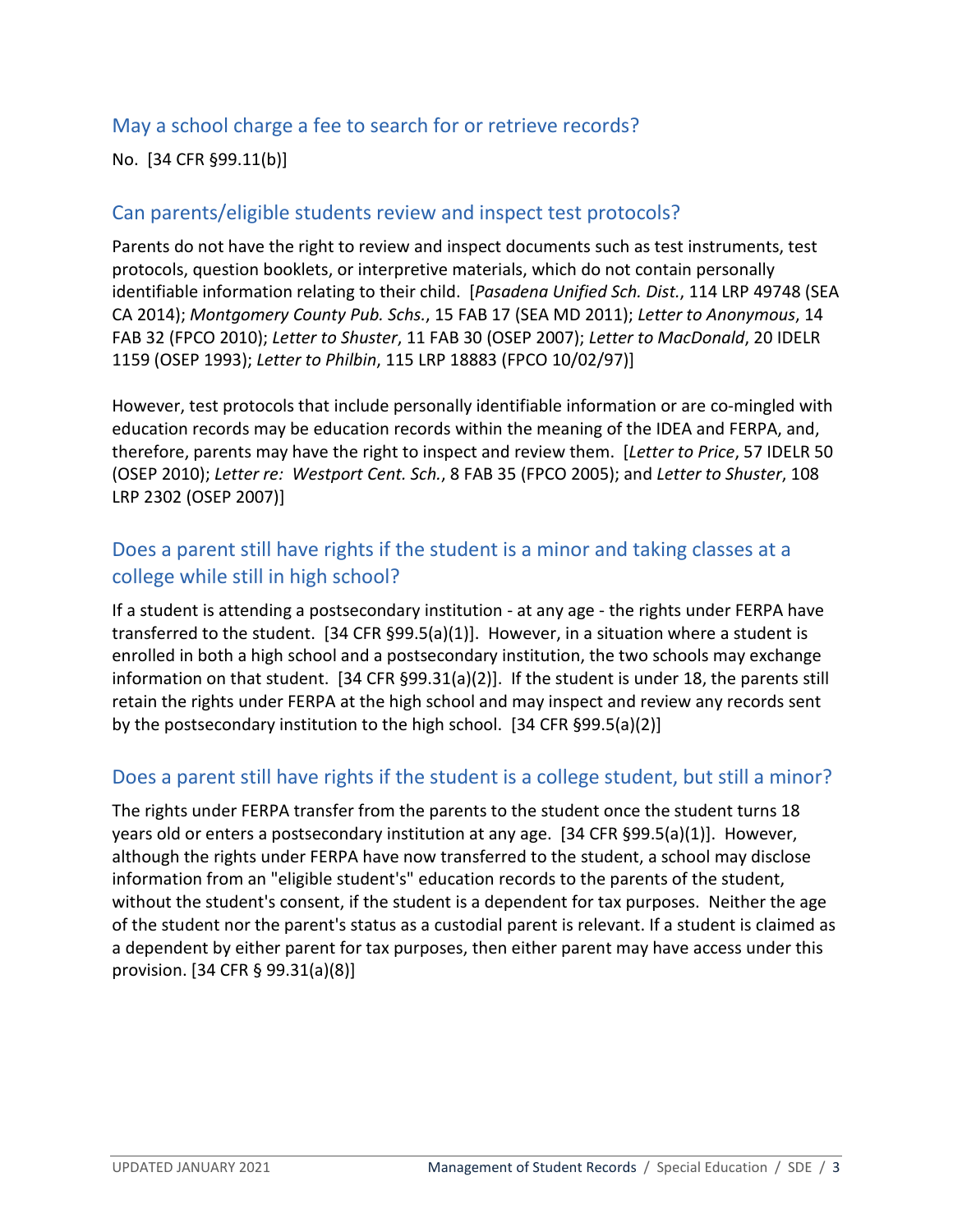What circumstances can a parent review their adult student's records after the student becomes an adult and FERPA rights have transferred to the adult student?

- When the student is claimed as a dependent for federal income tax purposes by either parent [34 CFR §99.31(a)(8)];
- The disclosure is in connection with a health or safety emergency under 34 CFR §99.36;
- The disclosure is in regard to the student's violation of law or policy [34 CFR §§ 99.31(a)(14) & (15)]; or
- The disclosure meets any other provision of 34 CFR §99.31(a).

## Can the custodial parent prevent a noncustodial parent from accessing records?

No. FERPA rights are given to both parents. The school should assume that a parent has FERPA rights unless provided evidence to the contrary. [34 CFR §300.613(c)]

# Can a parent designate a representative to inspect a student's record on behalf of the student's parent?

FERPA does not explicitly address this issue. Thus, a school *may* allow a person assigned by the parent as a delegate to review a student's records on behalf of the parent.

*IDEA: The IDEA specifically grants the right of a parent to have a representative of the parent inspect and review the records. [34 CFR §300.613(b)(3)]*

# **DISCLOSURE OF STUDENT RECORDS**

# Under what circumstances may a school disclose information from education records without consent?

There are numerous exceptions to FERPA's general prior consent rule that are set forth in the statute and the regulations. See §99.31 of the FERPA regulations. (34 CFR §99.31)

# When may a school disclose "directory information" to third parties without consent?

A school may disclose "directory information" to third parties without consent if it has given public notice of the types of information which it has designated as "directory information," the parent's or eligible student's right to restrict the disclosure of such information, and the period of time within which a parent or eligible student has to notify the school in writing that he or she does not want any or all of those types of information designated as "directory information." [34 CFR §99.31(a)(11)]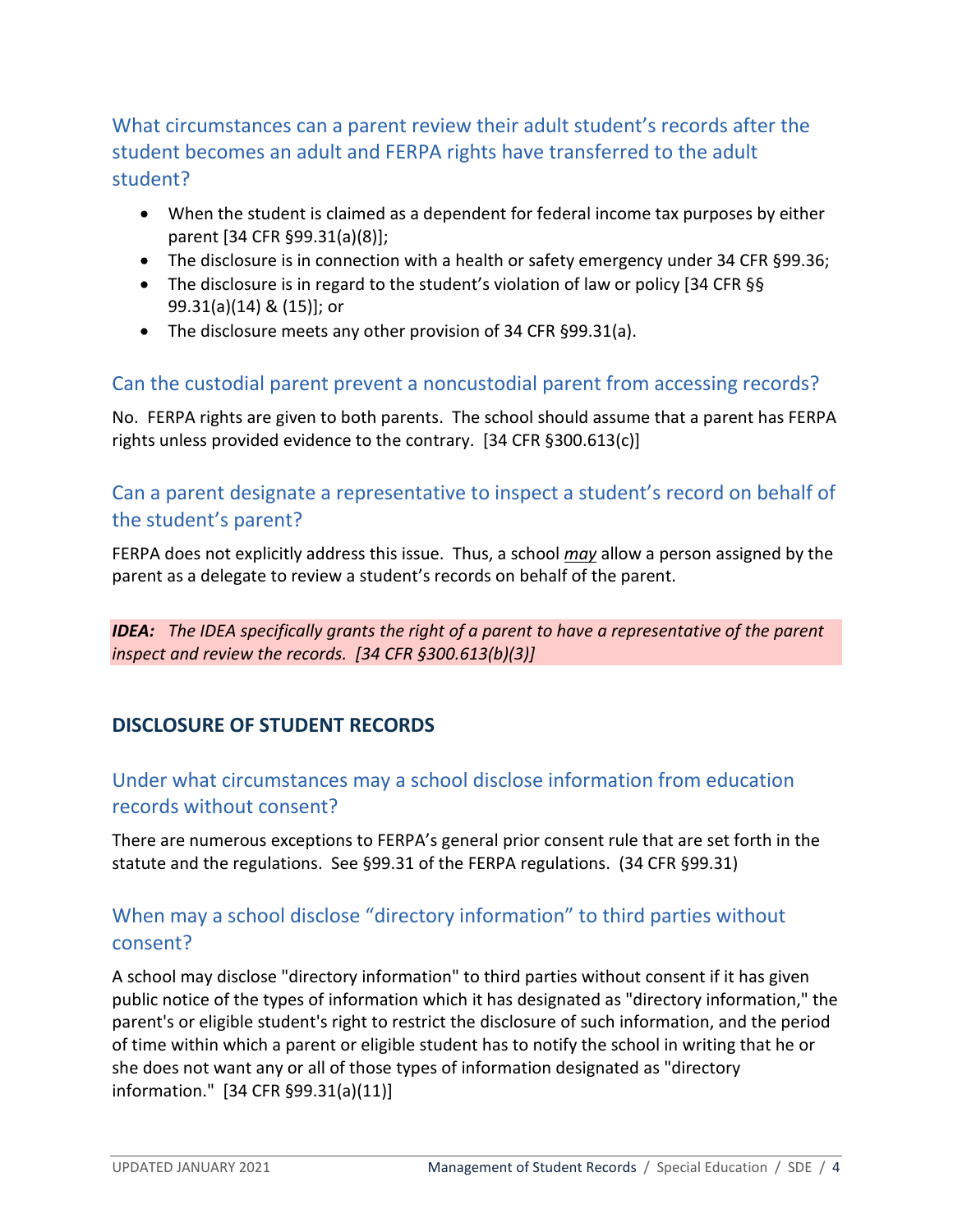# I received a subpoena or judicial order to produce student records. Are there any precautionary measures I should take before disclosing records in response to a subpoena or judicial order?

Yes. FERPA requires that the school make a reasonable effort to notify the parent or eligible student of the order or subpoena in advance of compliance. This allows the parent or eligible student an opportunity to seek protective action (e.g. file a motion to quash) prior to the disclosure of information. [34 CFR §99.31(a)(9)]

# Must a school receive parental consent prior to sharing information with law enforcement authorities or probation officers?

Yes. Unless there is a court order or subpoena allowing disclosure of the student's education record—or it meets an exception under §99.31 of the FERPA regulations—schools should obtain consent prior to disclosing information to law enforcement authorities.

## **DESTRUCTION OF STUDENT RECORDS**

# Why should student records be destroyed when they are no longer needed?

Records should be destroyed when they are no longer needed — following an appropriate record retention policy — to minimize information technology and storage costs, and reduce the likelihood of inadvertent disclosure of student information.

## When does FERPA allow a school to destroy student records?

FERPA does not require schools to destroy education records. Schools should refer to state and local record retention policies, including time frames for eventual destruction of student records. It is recommended that schools adopt an appropriate records retention policy prior to proceeding with the destruction of student records.

## How long should student records be retained before they are destroyed?

Although FERPA does not designate a retention time period, when developing a record retention policy, the school should keep in mind other record retention laws. Medicaid related records must be kept for a period of five (5) years. The General Education Provisions Act (GEPA) requires that special education records be kept for at least five (5) years.

# Must parents/eligible student be notified before destroying special education records?

Yes. The school must document an attempt to inform a parent/eligible student that special education records are no longer needed and that they will be destroyed following a reasonable